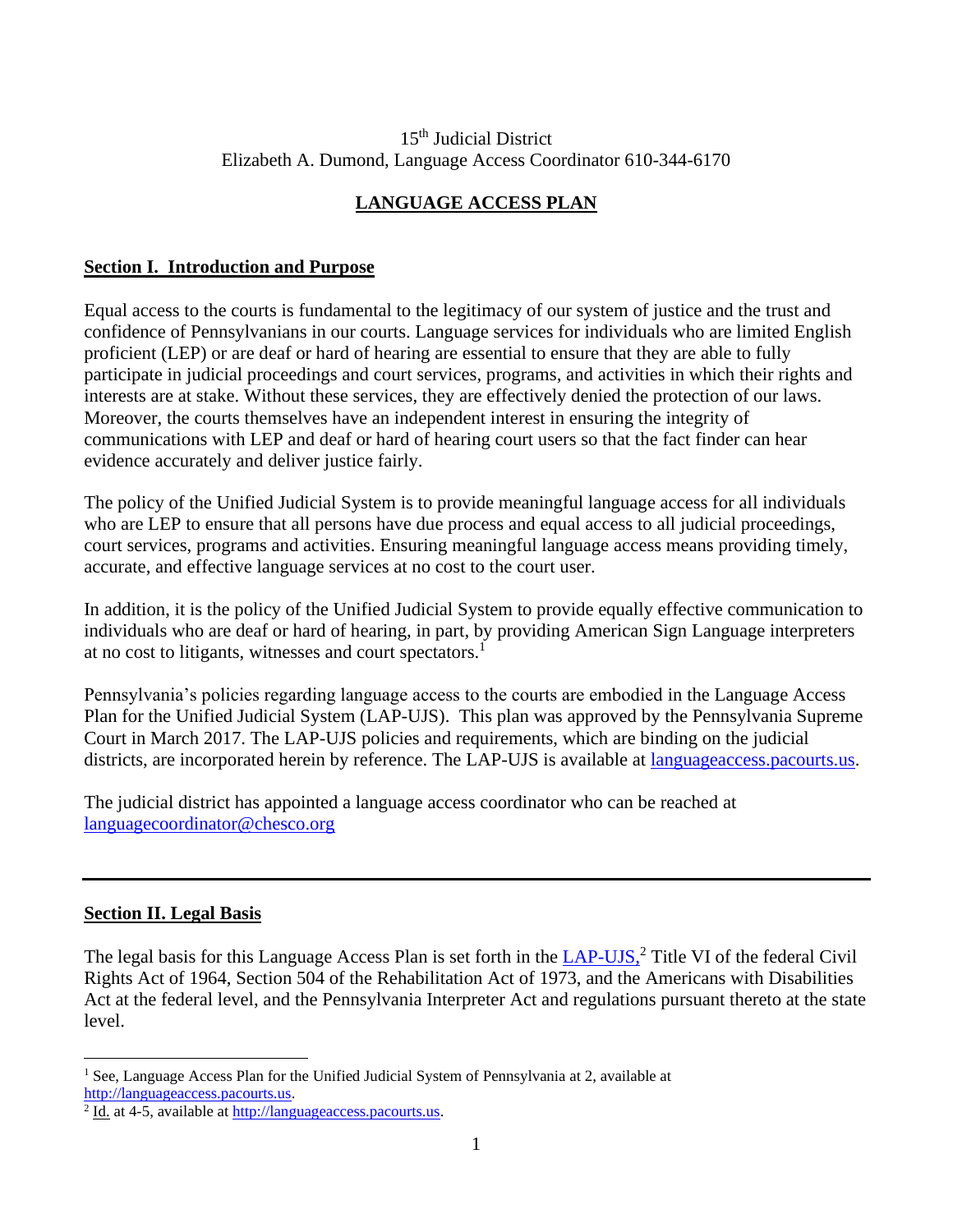# **Section III. General Principles of Language Access**

General principles of language access are referenced in the **LAP-UJS**.<sup>3</sup> Significant principles include the following:

- Courts are responsible for early identification of the need for language services, including, among other things, providing timely and effective notice to those in need of such services.
- Interpretation and translation must be provided by the court at no cost.
- Persons who request language access services should be provided with them, in accordance with Title VI of the Civil Rights Act and the Pennsylvania Interpreter Act.
- Language access services should be offered, even if not requested, where the need is apparent or where the ability of a person to understand and communicate in English is unclear.
- Individuals who are LEP, deaf, or hard of hearing should never be expected to use informal interpreters, such as family members, opposing parties, or their counsel, nor should courts allow them to be used.
- Having an in-person interpreter for judicial proceedings is the most effective method to ensure effective communication for LEP court participants and is strongly preferred under the law. Remote interpretation through audio-visual technology, use of Video Remote Interpreting ("VRI") or telephone is permitted only in limited circumstances, as set out in the Pennsylvania Interpreter Act regulations.
- Courts must provide interpreters in a timely manner.
- Courts must provide meaningful language access to court users who are LEP, deaf, or hard of hearing in all services, programs, and activities of the courts. This means access must be provided in judicial proceedings (both criminal and civil), and for the general business of the courts.

## **Section IV. Language Needs of this Judicial District**

Based on Language Access Data Collection information for 2020, below are the top 5 languages (including American Sign Language) for which interpreters were most frequently requested in this judicial district:

- 1. Spanish
- 2. Russian
- 3. American Sign Language
- 4. Chinese
- 5. Mam

<sup>3</sup> Language Access Plan for the Unified Judicial System of Pennsylvania at 5-7, available at [http://languageaccess.pacourts.us.](http://languageaccess.pacourts.us/)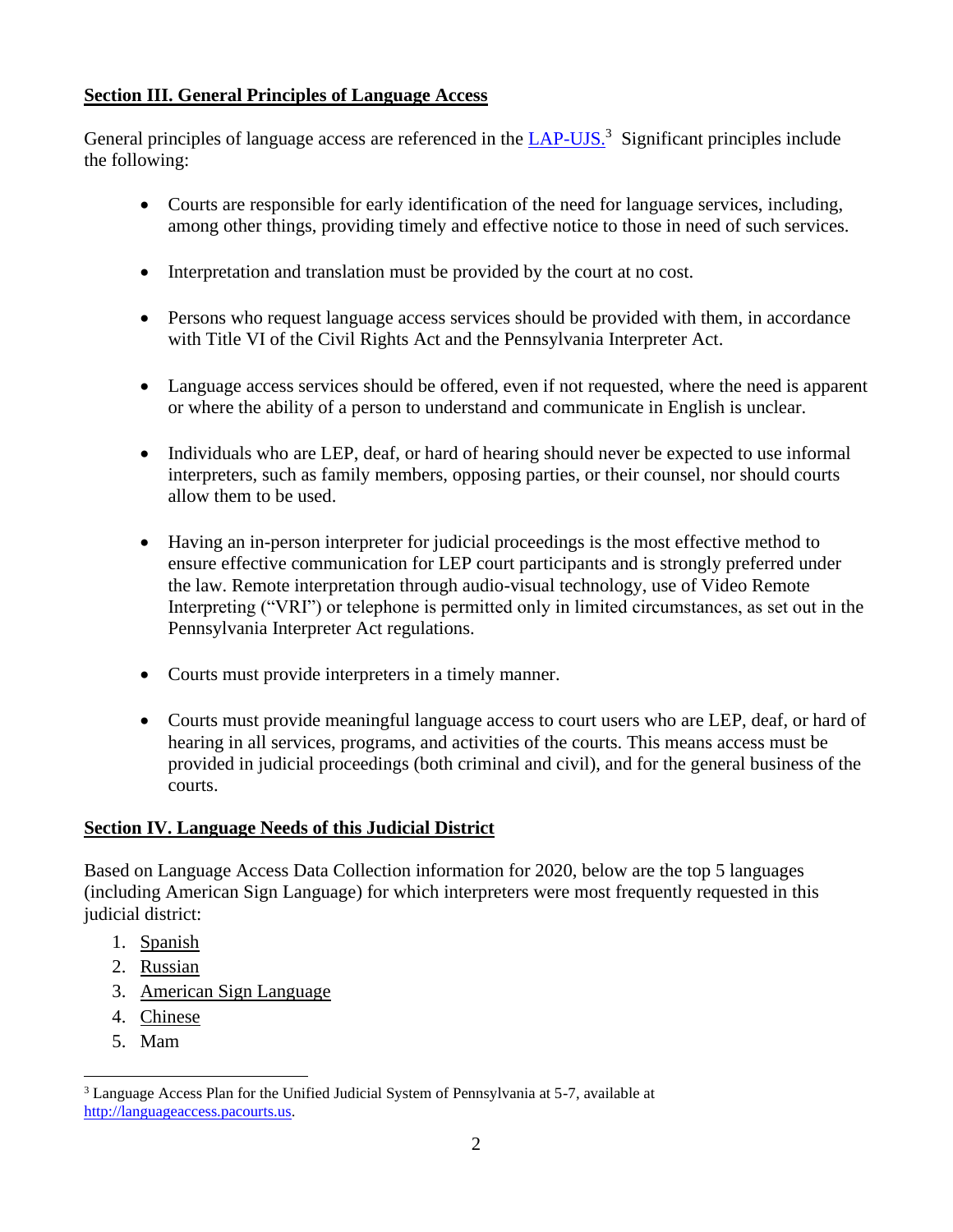#### **Section V. Language Services and How to Use Them**

#### **A. Oral Language Services**

#### 1. Interpreters

- $\boxtimes$  This judicial district provides interpreters for judicial proceedings in compliance with the rules and policies set forth in the Pennsylvania Interpreter Act and regulations, the AOPC Interpreter Certification Program regulations, $<sup>4</sup>$  and the Guidelines for the</sup> Procurement and Appointment of Interpreters issued by the AOPC.<sup>5</sup> These policies require the District to provide court interpreters to all LEP and deaf or hard of hearing parties, victims, witnesses, and certain other persons<sup>6</sup> for any civil or criminal proceeding.
- $\boxtimes$  The judicial district provides court users with the interpreter request and waiver forms available on the Interpreter Certification Program page of the UJS website.<sup>7</sup>
- $\boxtimes$  We post interpreter request and waiver forms on our website.
- 2. Bilingual Staff

This Plan hereby incorporates by reference the Bilingual Employee Policy issued by AOPC on September 28, 2018, and reissued as amended on December 20, 2018. The policy became effective on January 1, 2019.

Under the policy, current employees of the UJS who are bilingual and intend to continue to use their bilingual skills to assist limited English proficient and deaf and hard of hearing members of the public must be tested and achieve a passing score, as defined by the policy, by January 1, 2021. Employees hired after January 1, 2019, who intend to use their language skills to assist LEP and deaf and hard of hearing members of the public must be tested and achieve a passing score as defined by the policy before they can utilize their skills to assist members of the public.

This judicial district has taken the following steps to implement the Bilingual Employee Policy:

 $\boxtimes$  (a) We have incorporated testing of bilingual employees into our hiring process for new employees who will use their bilingual skills to assist members of the public as a part of their jobs.

<sup>4</sup> 204 Pa. Code §221.

<sup>5</sup> *See also* Section V(A)(1), Language Services and How to Use Them/Oral Language Services/Interpreters at 10-13, and Section VIII(1) Qualification Requirements for Interpreters and Translators, at 33-35, respectively, of th[e LAP-UJS,](http://www.pacourts.us/assets/files/setting-5486/file-5972.pdf?cb=11e5cd) which are hereby incorporated by reference.

<sup>&</sup>lt;sup>6</sup> The District must provide an interpreter to deaf and hard of hearing court users whether parties to a case, witnesses, family members, or spectators. Interpreters are also provided to limited English proficient fiduciaries for a party; and a parent, guardian, or custodian of a minor or incapacitated person who is a party, victim, or witness.

<sup>7</sup> <http://www.pacourts.us/judicial-administration/court-programs/interpreter-program>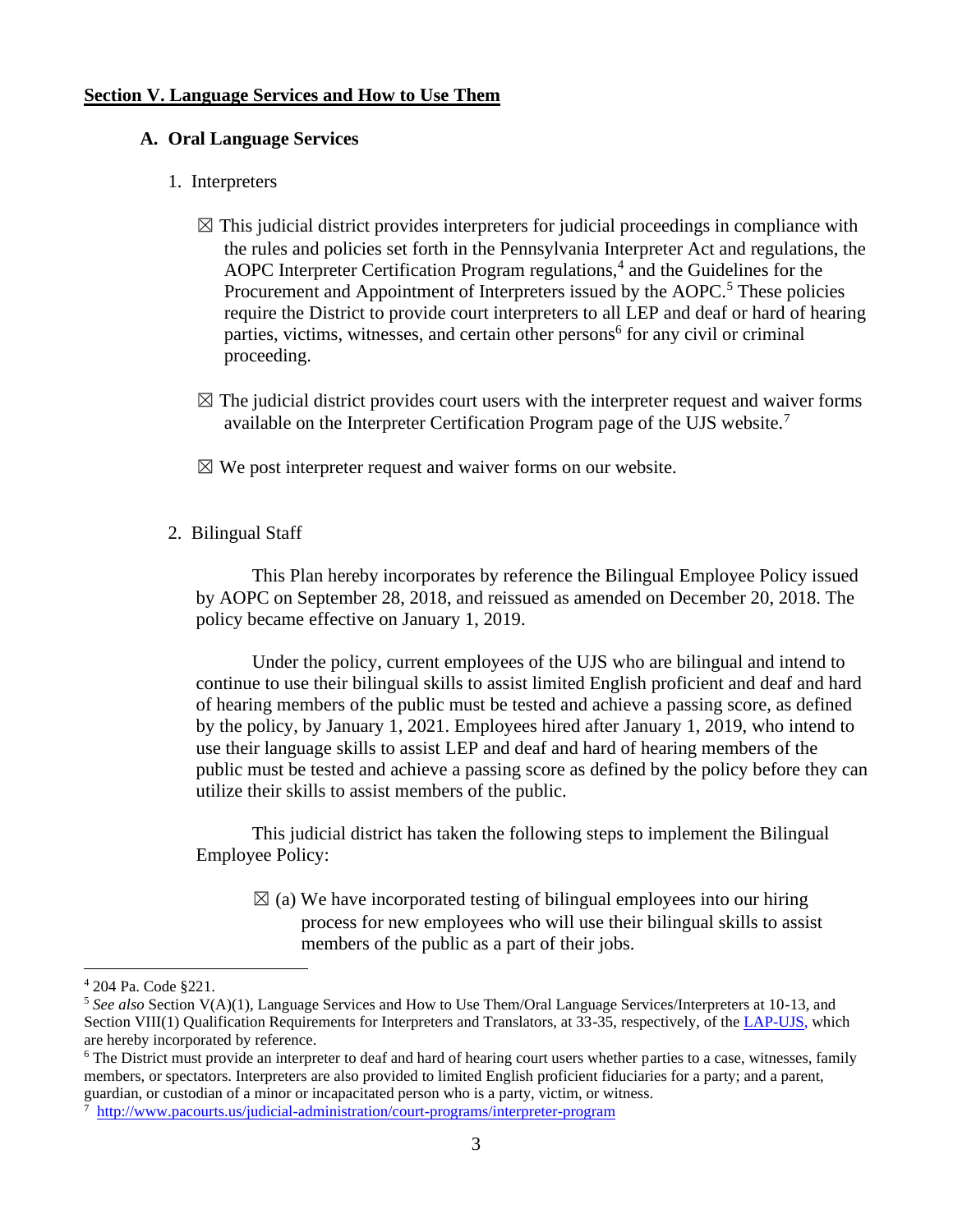- $\boxtimes$  (b) We have informed employees hired before January 1, 2019, who use their bilingual skills to assist members of the public that they will need to be tested by their judicial districts and achieve a passing score as defined by the policy by January 1, 2021, or no longer use their bilingual skills as a part of their job.
- $\boxtimes$  (c) Bilingual employees and their supervisors have viewed the AOPCproduced training, available at [https://www.youtube.com/watch?v=yuJP7e\\_znOU.](https://www.youtube.com/watch?v=yuJP7e_znOU)
- $\Box$  We have not taken the above-listed actions, but intend to complete each step by the following dates.
- (a) Testing of bilingual employees will be incorporated into our hiring process by February 28, 2020.
- (b) Bilingual employees will be informed that they will need to be tested by the judicial district and achieve a passing score as defined by the policy, or no longer use their bilingual skills as a part of their job by February 28, 2020.
- (c) The above-referenced AOPC-produced training video will be viewed by bilingual employees and their supervisors by January 31, 2020.
- $\Box$  We do not have any bilingual employees. Therefore, we will utilize in-person interpreters where available and will utilize telephone interpreting in compliance with Section 104 of the Regulations pursuant to the Pennsylvania Interpreter Act.<sup>8</sup>

### **B. Written Language Services**

1. Court Forms and Documents

This Plan hereby incorporates by reference the principles and translation protocol set forth in the AOPC Translation Policy & Procedures Manual of the Unified Judicial System.

- $\boxtimes$  This District has reviewed the UJS Translation Policy and Procedures Manual and follows the guidelines for high quality translation established therein.
- $\boxtimes$  This District plans to take the following steps explained in the Translation Manual to prioritize further translation work within the time periods specified:
	- $\boxtimes$  Create a spreadsheet with an inventory of all district forms, documents, orders, signs, web content, etc. by March 31, 2020.

<sup>8</sup> *See* 204 Pa. Code ch. 221 §104.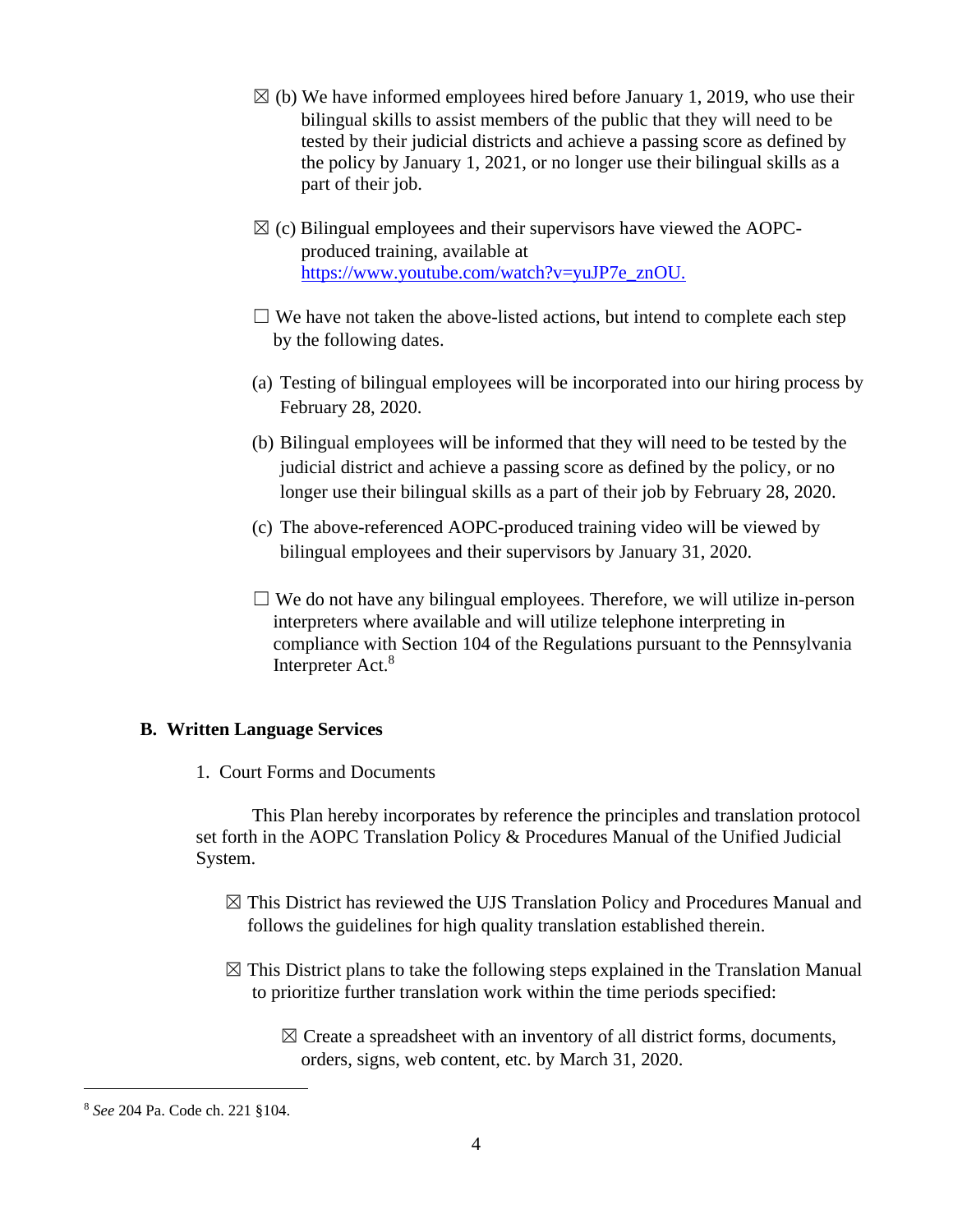$\boxtimes$  Perform the two-step analysis of each writing set forth in the Translation Policy & Procedures Manual to determine if it is a vital document, with results listed in the spreadsheet by March 31, 2020.

 $\boxtimes$  Assign each document to a priority group for translation by March 31, 2020.

- $\boxtimes$  Create a tracking system to record translations by March 31, 2020.
- $\boxtimes$  Translated forms currently available to court users in this District include the following (languages into which forms are translated and their location in the courthouse or on court website are indicated next to its name in parentheses):
- Family Court Forms located on chesco.org, Family Court page (Spanish)
- Criminal Continuance Order
- PFA ICC Continuance Order
- Praecipe for Appearance
- **Request for Transcripts**
- $\Box$  Translated documents have been integrated in this judicial district's case management system in the following fashion:
- $\boxtimes$  The translations in the above list have been completed for the languages listed in Section IV above (top languages for which interpreters are most frequently requested in this judicial district) or should be completed by October 31, 2022
- $\boxtimes$  This judicial district uses the translated forms made available to the courts by the Administrative Office of Pennsylvania Courts (AOPC).<sup>9</sup>
- 2. Signage & Websites<sup>10</sup>

While acknowledging that the counties in which judicial districts are located generally own the courthouse buildings and control signage, this judicial district has taken the following steps towards incorporating bilingual signage into its court buildings and has done the following to address translation of court websites:

<sup>9</sup><http://www.pacourts.us/forms/bilingual-forms>

 $10$  A checklist of considerations and suggestions regarding bi- and multilingual signage in courthouses and websites was provided to the judicial districts on March 14, 2019.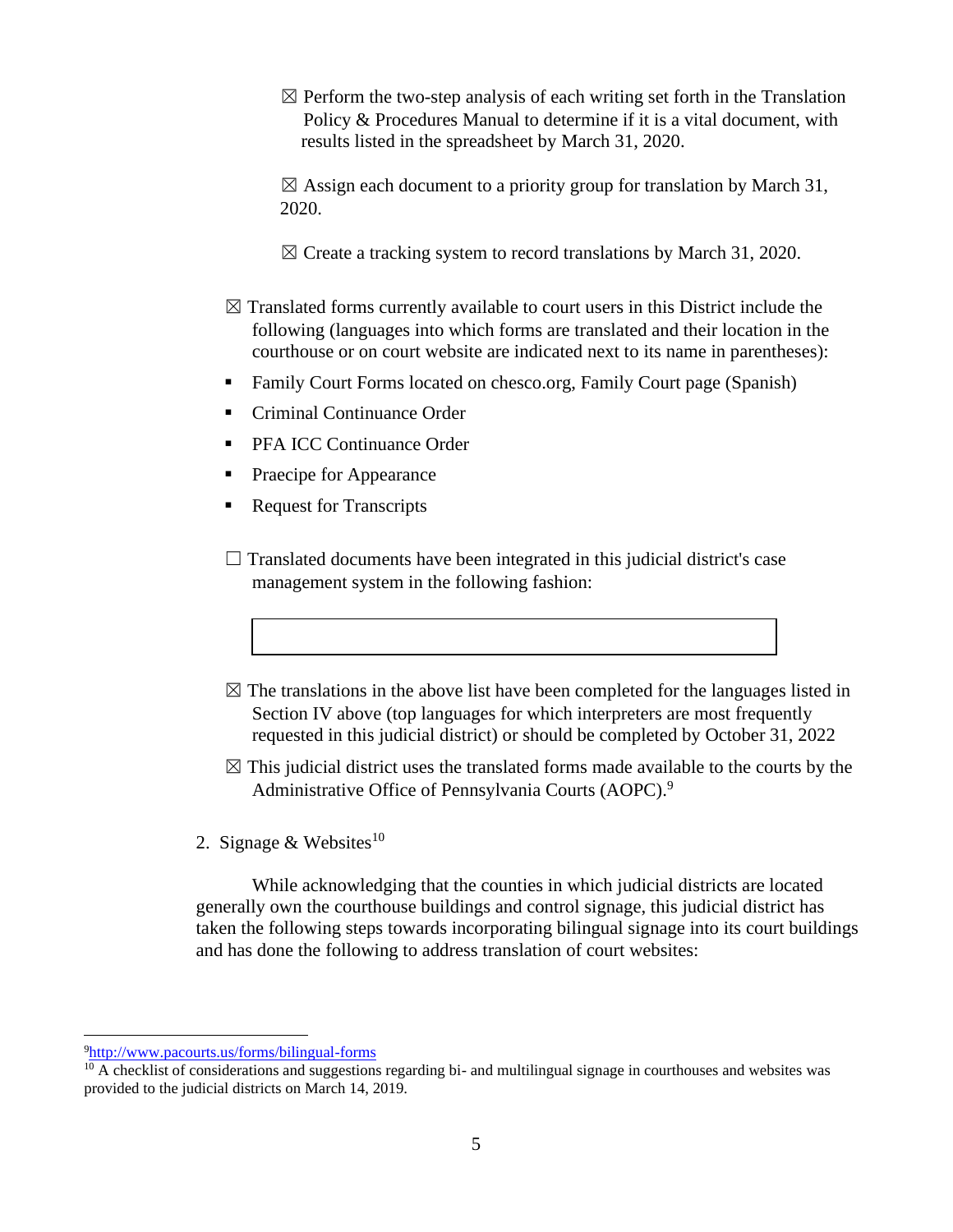$\boxtimes$  We have incorporated bilingual or multilingual signage into our existing court buildings as follows:

> I Speak cards; Right to an Interpreter posters; Digital Signage (Legal Aid, Elder Abuse, Crime Victim's Center, Language Access Information)

 $\Box$  We have recently renovated court buildings and taken the opportunity to incorporate bilingual or multilingual signage into our renovated or new buildings as follows:

 $\boxtimes$  We are planning to include bilingual or multilingual signage in our buildings in this way by [Date]:

> In addition to the  $5<sup>th</sup>$  floor, we have added digital signage to our lobby,  $6<sup>th</sup>$  floor and  $7<sup>th</sup>$  floor.

- $\boxtimes$  We have reviewed our court website with an eye to translating webpages in subject matter areas in which our judicial district experiences high LEP usage.
- $\boxtimes$  We have translated the following pages using qualified translators:

Family Court Pages: Custody Procedure and Forms; Divorce/Equitable Distribution; PFA/PSV/PFI (All pages have been translated into Spanish) <https://chesco.org/4099/Espanol>

 $\boxtimes$  We intend to translate the following pages by October 31, 2022 using qualified translators:

Court Administration home page and department pages, Language Access Services; Law Library Page; Court of Common Pleas page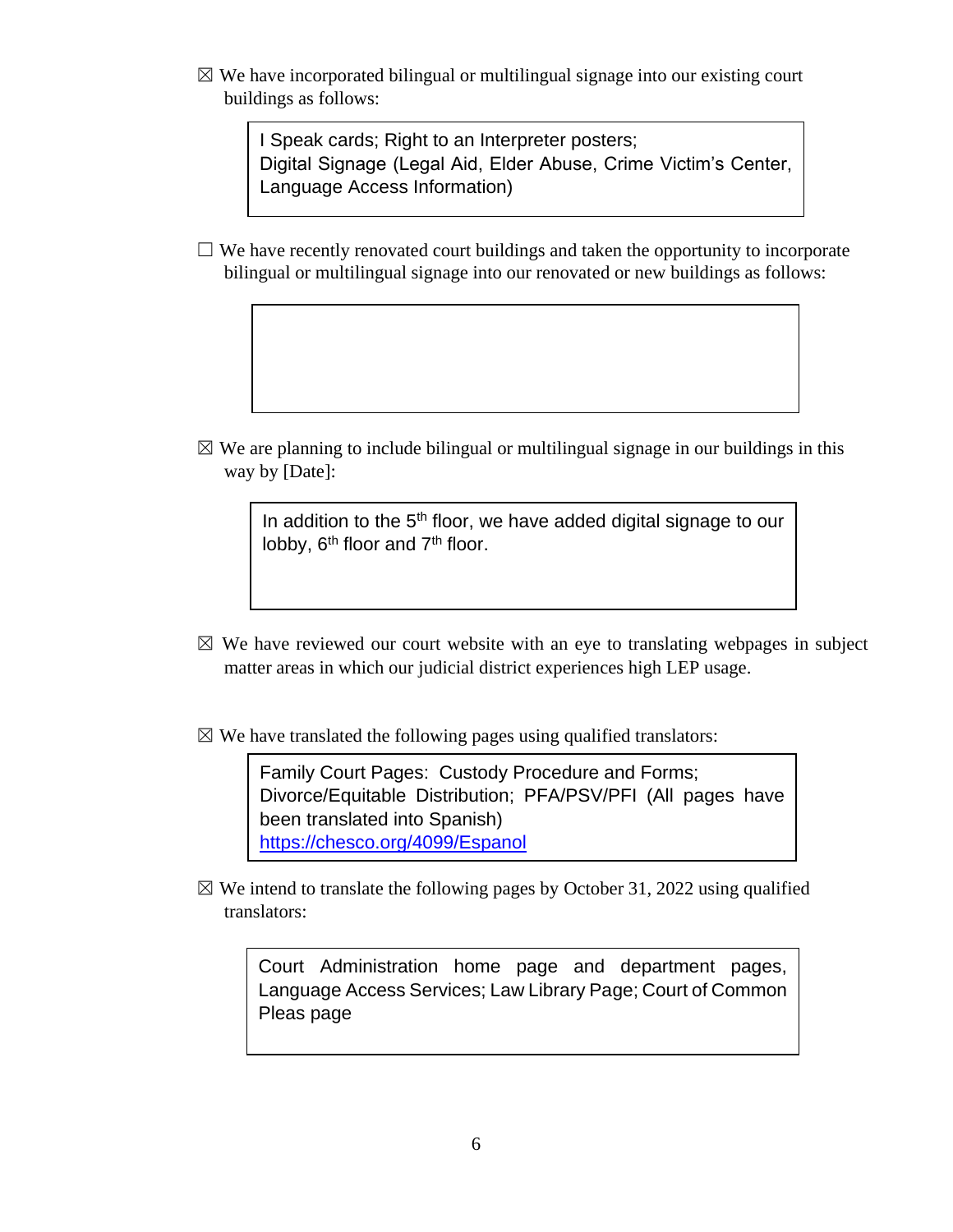### **C. Use of Remote Technology**

- $\boxtimes$  The judicial district has contracted with Propio to provide telephone interpreting services, primarily for counter communication with LEP court users.<sup>11</sup>
- $\boxtimes$  Instructions for contacting a telephone interpreter have been posted and distributed to all staff who interact with the public.

### **D. Language Access to Services, Programs, and Activities Outside the Courtroom**

Language access requirements apply not only to judicial proceedings, but also to a wide range of services, programs, and activities outside the courtroom that are administered under the authority of the court, i.e., provided by or contracted for by the court.<sup>12</sup>

Meaningful access to services outside the courtroom is a vital component of equal justice for LEP and deaf or hard of hearing persons. Examples of court services outside the courtroom include the following if administered under the authority of the court: services of the domestic relations office, the juvenile and adult probation offices, pro se clinics, some Alternative Dispute Resolution programs (ADR), family court custody education and mediation programs, drug and alcohol evaluation and treatment, mental health evaluation and treatment, anger management classes, domestic violence programs, safe driving classes, and other diversionary and educational programs.

Listed below are services provided by or contracted for by this judicial district, and the methods through which language access is provided for these services. If other services or programs are provided, list them with the language service information below the chart. Check all that apply, unless not applicable (N/A) is checked:

|                                            | Domestic  |           | Juvenile  | <b>ADR</b>           | Domestic | Drug $\&$                | Mental                   | Anger      | Safe    | Other                 |
|--------------------------------------------|-----------|-----------|-----------|----------------------|----------|--------------------------|--------------------------|------------|---------|-----------------------|
| Type of<br>Language<br>Service<br>Utilized | Relations | Adult     | Probation | (ff)                 | Violence | Alcohol                  | Health                   | Management | Driving | Diversion/            |
|                                            | Office    | Probation |           | provided/<br>managed | Programs | Evaluation/<br>Treatment | Evaluation/<br>Treatment | Classes    | Classes | Education<br>programs |
|                                            |           |           |           | by the               |          |                          |                          |            |         |                       |
|                                            |           |           |           | Court)               |          |                          |                          |            |         |                       |
| $N/A$ :                                    |           |           |           |                      |          |                          |                          |            |         |                       |
| not a service                              |           |           |           |                      |          |                          |                          |            |         |                       |
| provided/                                  |           |           |           |                      |          |                          |                          |            |         |                       |
| managed                                    |           |           |           |                      |          |                          |                          |            |         |                       |
| by court                                   |           |           |           |                      |          |                          |                          |            |         |                       |
|                                            |           |           |           |                      |          |                          |                          |            |         |                       |

 $<sup>11</sup>$  See, Section IX, Training, below. Judicial district employees have been trained in the appropriate use of telephone</sup> interpreting, and know that its best use is for brief encounters at the counter, rather than judicial proceedings, per Section 104 of the regulations pursuant to the Interpreter Act.

<sup>&</sup>lt;sup>12</sup> See, Guidance on Services beyond the Courtroom provided to the judicial districts on March 14, 2019.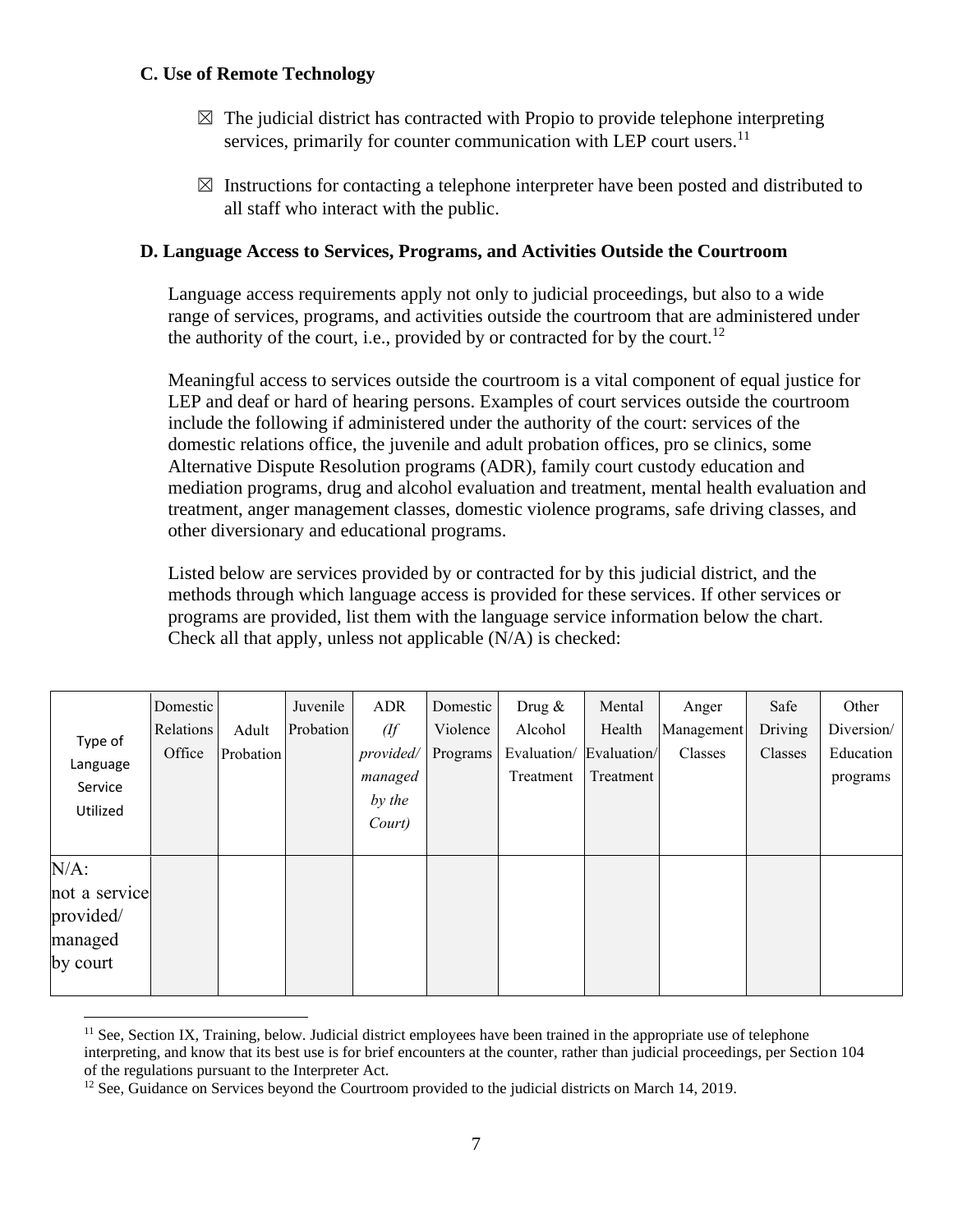| Authorized<br>Bilingual<br><b>Staff</b>              | $\mathsf X$  | $\mathsf{X}$   | $\mathsf X$               |             | X | $\mathsf{X}$ | $\sf X$ | $\pmb{\mathsf{X}}$ | $\boldsymbol{X}$ | $\mathsf{X}$ |
|------------------------------------------------------|--------------|----------------|---------------------------|-------------|---|--------------|---------|--------------------|------------------|--------------|
| Staff<br>Interpreter                                 |              |                |                           |             | X |              |         |                    |                  |              |
| Contracted<br>In-Person<br>Interpreter               |              |                |                           | $\mathsf X$ |   |              |         |                    |                  | $\mathsf{X}$ |
| Telephone<br>Interpreter                             | $\mathsf X$  | $\pmb{\times}$ | $\mathsf X$               |             |   |              |         | $\mathsf X$        |                  |              |
| Translated<br>Written<br>Materials                   | $\mathsf{X}$ | $\mathsf X$    | $\boldsymbol{\mathsf{X}}$ |             | X | $\mathsf{X}$ |         | $\pmb{\times}$     |                  |              |
| Webinars<br>in<br>Languages<br>other than<br>English |              |                |                           |             |   |              |         |                    |                  |              |

In many judicial districts certain court programs and services are provided by private, third party vendors under contract with or paid by the court. Judicial districts are responsible to ensure that meaningful access is provided to LEP persons by vendors of these services and should review and seek adjustment of contract terms accordingly.

> $\Box$  In addition, the judicial district is working with the vendors with whom it contracts to provide programs to ensure that those vendors comply with Title VI, the Americans with Disabilities Act, and the Rehabilitation Act of 1973.<sup>13</sup> Specifically, the district

<sup>&</sup>lt;sup>13</sup> For example, language similar to the following could be used:

Vendor will comply, and all its subcontractors will comply, with the nondiscrimination requirements of the Civil Rights Act of 1870; Title VI of the Civil Rights Act of 1964; Section 504 of the Rehabilitation Act of 1973; Subtitle A, Title II of the Americans with Disabilities Act (ADA) (1990); Title IX of the Education Amendments of 1972; Regulations implementing Sections 799A and 845 of the Public Health Service Act, 45 C.F.R. Part 83; the Age Discrimination Act of 1975; and 45 C.F.R. Parts 83, 84, 86, and 90, as well as any other applicable federal nondiscrimination statutes and regulations. Specifically, Vendor must provide foreign language interpreters and translated documents to limited English proficient participants in compliance with Title VI of the federal Civil Rights Act, and sign language interpreters to deaf or hard of hearing participants in compliance with the Americans with Disabilities Act.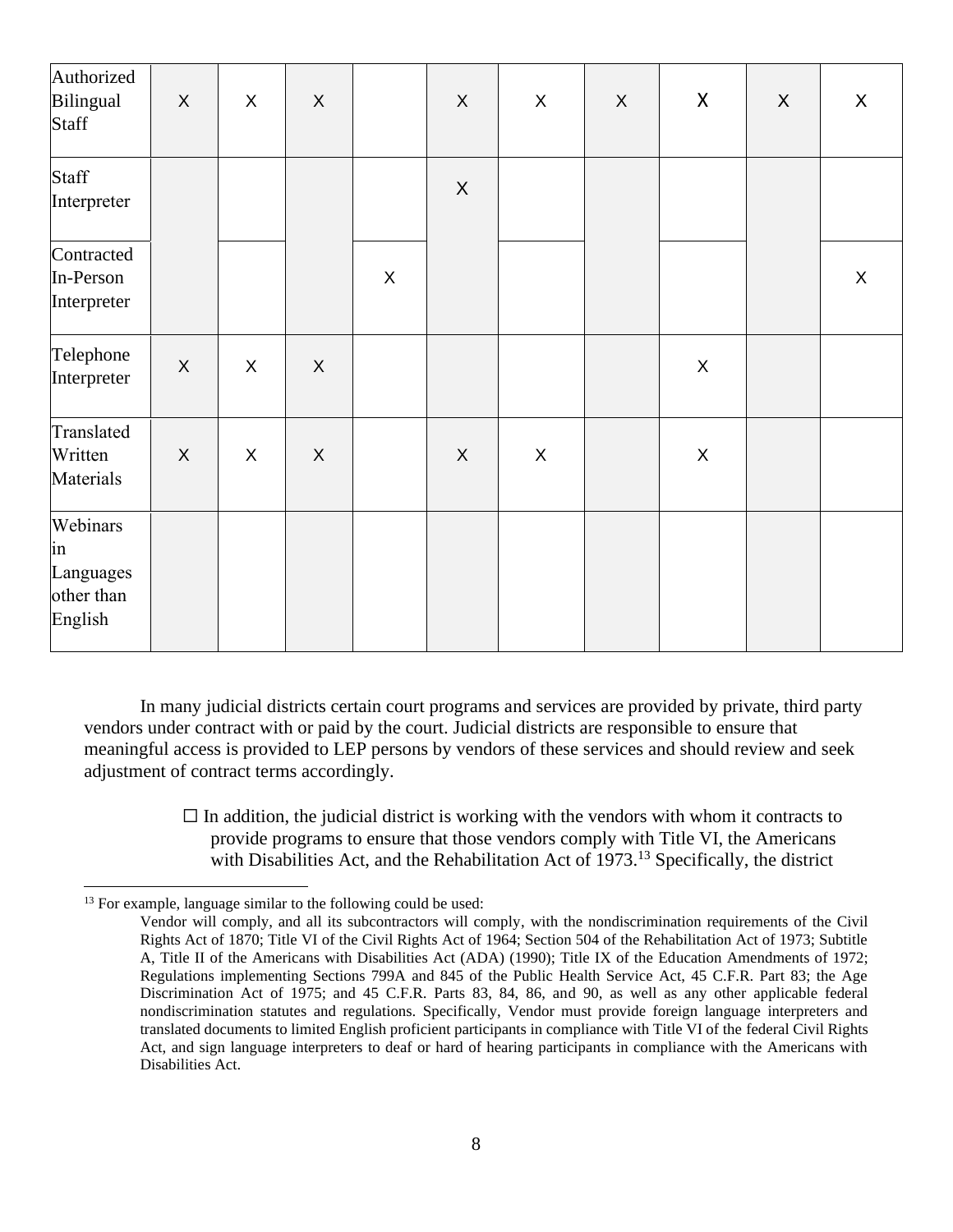includes the following provisions in its contracts with vendors and has encouraged the county to do so, as well, in its contracts with vendors that provide court programs and services:

- $\boxtimes$  The judicial district has not yet worked to include language in vendor contracts requiring compliance with Title VI, the Americans with Disabilities Act, and the Rehabilitation Act of 1973. The district intends to accomplish this by this date: October 31, 2022
- $\boxtimes$  In addition, the Language Access Coordinator and/or DCA for the judicial district have advised judges that they should consider the ability of an LEP litigant to complete a given program before ordering him or her to do so, and have advised judges that they should not put an LEP litigant in danger of being held in contempt, charged extra fees or costs, or subject to any other adverse consequence for failure to complete a program that did not provide competent interpretation and translation.

# **Section VI. Early Identification of the Need for Language Services**

## **1. Advance Notice**

The judicial district informs individuals of their right to a sign language interpreter and language services using the following forms of notice and in the manner specified below:

- $\boxtimes$  A Notice of the Right to Language Services (hereafter "NLR") in English and in no fewer than the five most commonly spoken languages in the judicial district, providing a phone number to call as well as an email address where a request for an interpreter may be sent. The NLR is provided in the following fashion:
	- $\Box$  Automatic printing of the standardized AOPC-provided NLR for hearing notices and subpoenas generated by MDJS and CPCMS.
	- $\boxtimes$  An abbreviated NLR in this judicial district's 5 top languages in addition to English, approved by AOPC, and appearing on the back of our envelopes.
	- $\Box$  Through another method, explained below: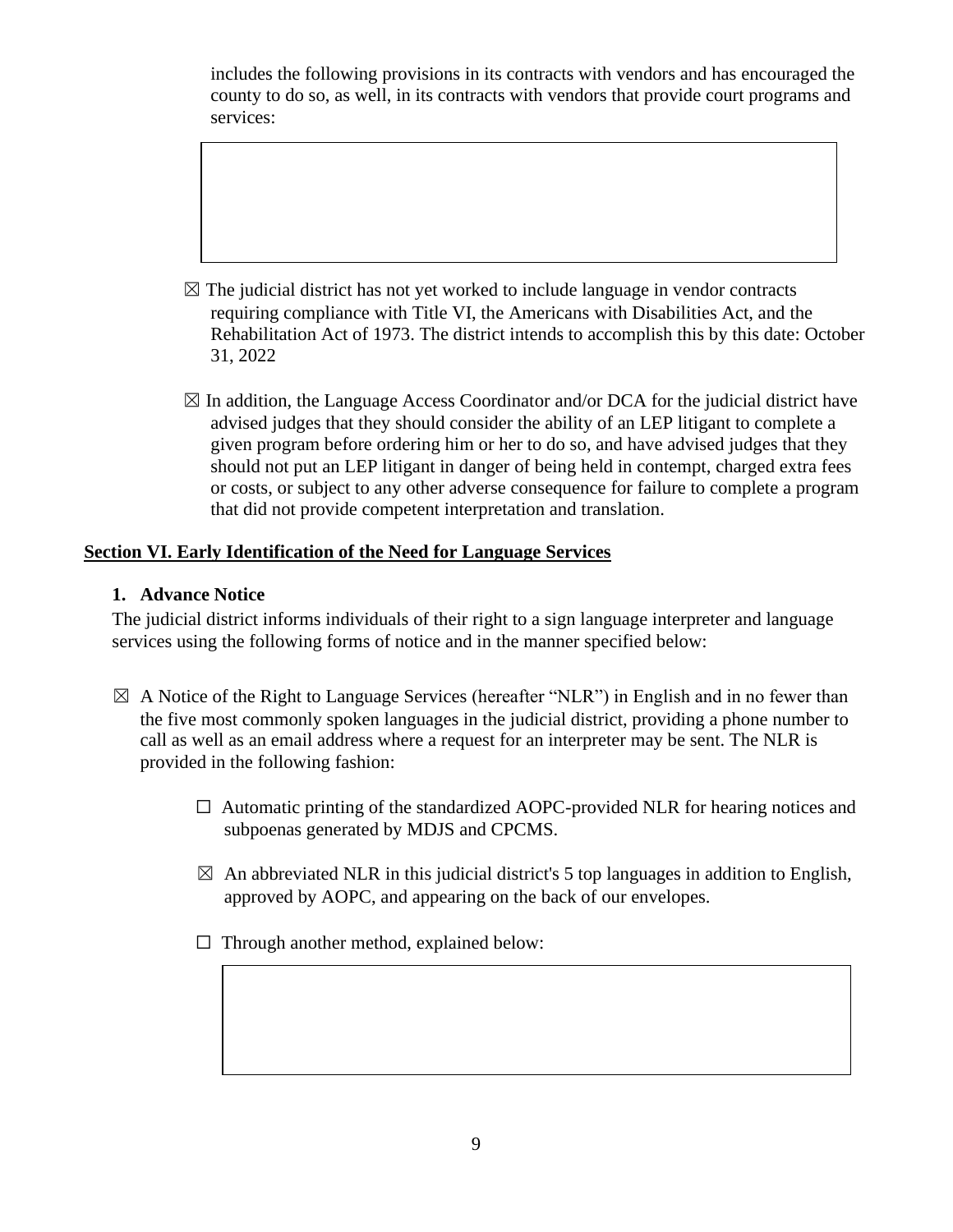- $\Box$  Notice of Language Rights and the appropriate contact information for requesting an interpreter is included on all court brochures and informational materials. **N/A**
- $\boxtimes$  Our judicial district will make the UJS language access brochure available on our website.
- $\boxtimes$  Notice of Language Rights and the appropriate contact information for requesting an interpreter is posted on the court's website at this link: <https://www.chesco.org/3983/Language-Access-Services>
- $\boxtimes$  AOPC Right to Interpreter posters are placed prominently and in close proximity to court or court office staff in:
	- $\boxtimes$  All CCP court or court office reception/information desks or kiosks
	- $\boxtimes$  MDJ courts and court offices
	- $\boxtimes$  Other locations: digital signage in Spanish & English
- $\boxtimes$  "I Speak" cards in the five most common languages spoken in the judicial district, as well as a card in English for deaf or hard of hearing persons are placed prominently and in close proximity to court or court office staff in:
	- $\boxtimes$  All CCP court or court office reception/information desks or kiosks
	- $\boxtimes$  MDJ courts and court offices
	- $\boxtimes$  Other locations: Adult Probation Lobby

Juvenile Probation Lobby Domestic Relations Lobby

In addition to the above-described methods, the judicial district intends to provide Advance Notice in the following ways, and/or intends to do so by the dates indicated below:

#### **2. System for Receiving and Processing Requests for Language Services**

- $\boxtimes$  The judicial district has language services in place to receive and respond to requests for language services to LEP persons who contact court staff to inform them of their need for language services.
- $\boxtimes$  These services are available in the following methods of communication:
	- $\boxtimes$  In person
	- $\boxtimes$  By phone
	- $\boxtimes$  Email
	- ☒ Website
	- $\Box$  Portal
	- ☒ Mail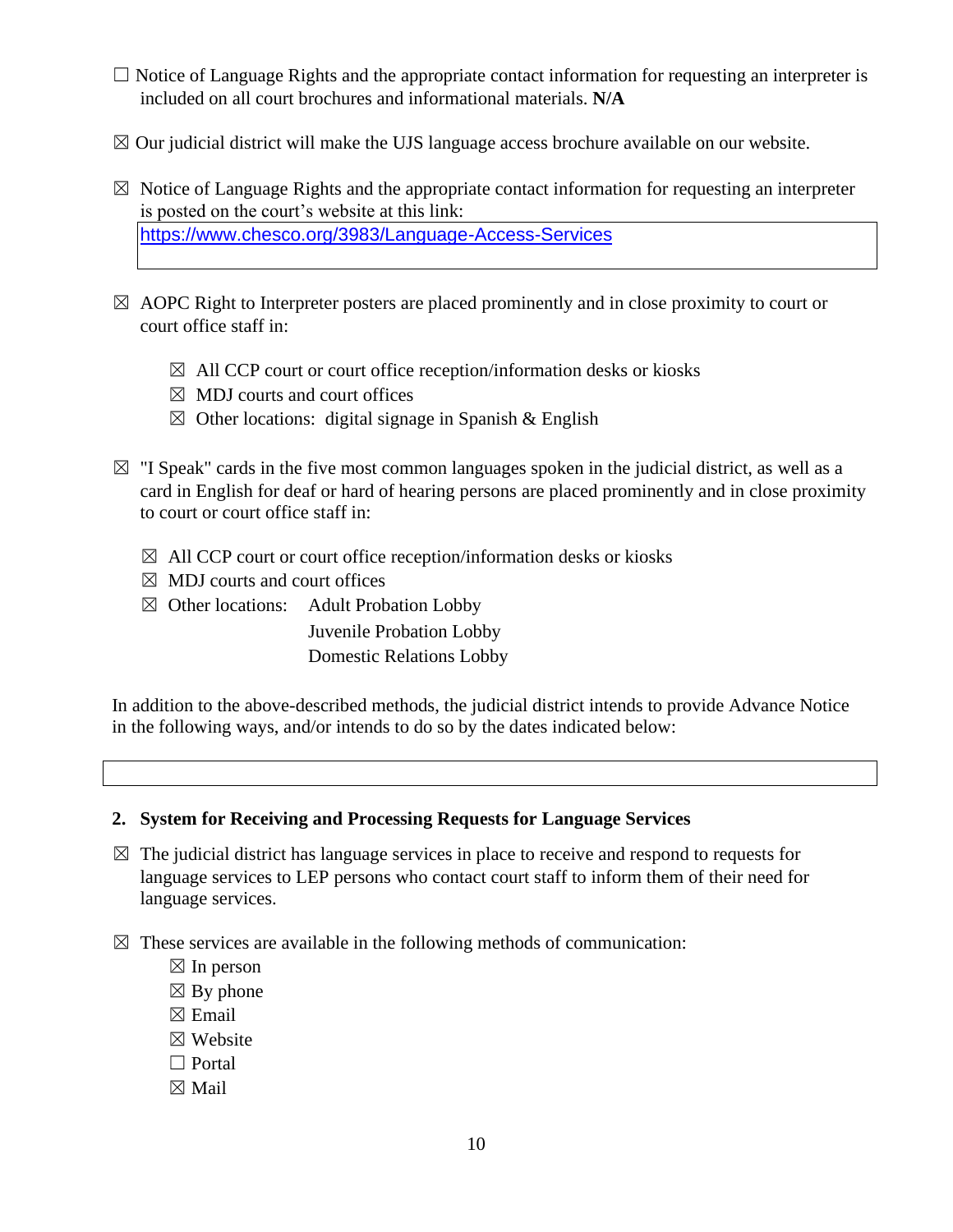## **Section VII. Keeping Data on the Need for and Use of Language Access Services**

- $\boxtimes$  In compliance with the LAP for the UJS, this judicial district inputs all data regarding use of interpreters and provision of other language access services into Language Access Data Collection ("LADC"), the statewide system for tracking this data.
- $\boxtimes$  In addition, this judicial district utilizes the "special consideration" feature in MDJS and CPCMS to indicate the need for an interpreter for cases in those systems.
- $\boxtimes$  The judicial district uses the following system to mark case files and scheduling documents with an "interpreter needed" designation, so that there is an automatic mechanism to trigger arrangements for an interpreter throughout the life cycle of a given case. Please describe below what system this district is using:

The special consideration feature has been added to our Civil Case Management system (Courtview). We are working with other court departments to utilize this feature and have consistency among all departments. Some departments are using hand-written notations.

# **Section VIII. Training & Continuing Education**

The judicial district will work with the AOPC to ensure that all employees are trained on appropriate provision of language access services. Judicial district staff will attend training to assist them to: identify and respond to LEP persons, increase awareness of the types of language services available, guide when and how to access those services, and effectively use language services, how to handle issues such as stress and frustration with being unable to communicate with someone who is deaf or hard of hearing, and procedures for receiving both informal feedback and formal complaints. New employees, especially those who will have regular contact with the public, will be required to attend language access training.

All current and new judicial district staff will attend, and county clerks will be offered, the following training regarding language access:

- $\boxtimes$  Taped training developed by AOPC, available at [https://youtu.be/FObgm-ewIw4.](https://youtu.be/FObgm-ewIw4)
- $\boxtimes$  For newly hired and current bilingual staff and their supervisors, the taped training developed by AOPC, available at [https://www.youtube.com/watch?v=yuJP7e\\_znOU.](https://www.youtube.com/watch?v=yuJP7e_znOU)

Interpreters new to our judicial district receive an orientation to local judicial district processes and procedures via the following means:

- $\Box$  We send them a standard email with information about our policies and procedures, attached hereto.
- $\boxtimes$  We utilize the Local Court Interpreter Orientation Checklist created by AOPC.
- $\Box$  We meet with new interpreters before their first appearance in our court, and provide them with basic information about our policies and procedures.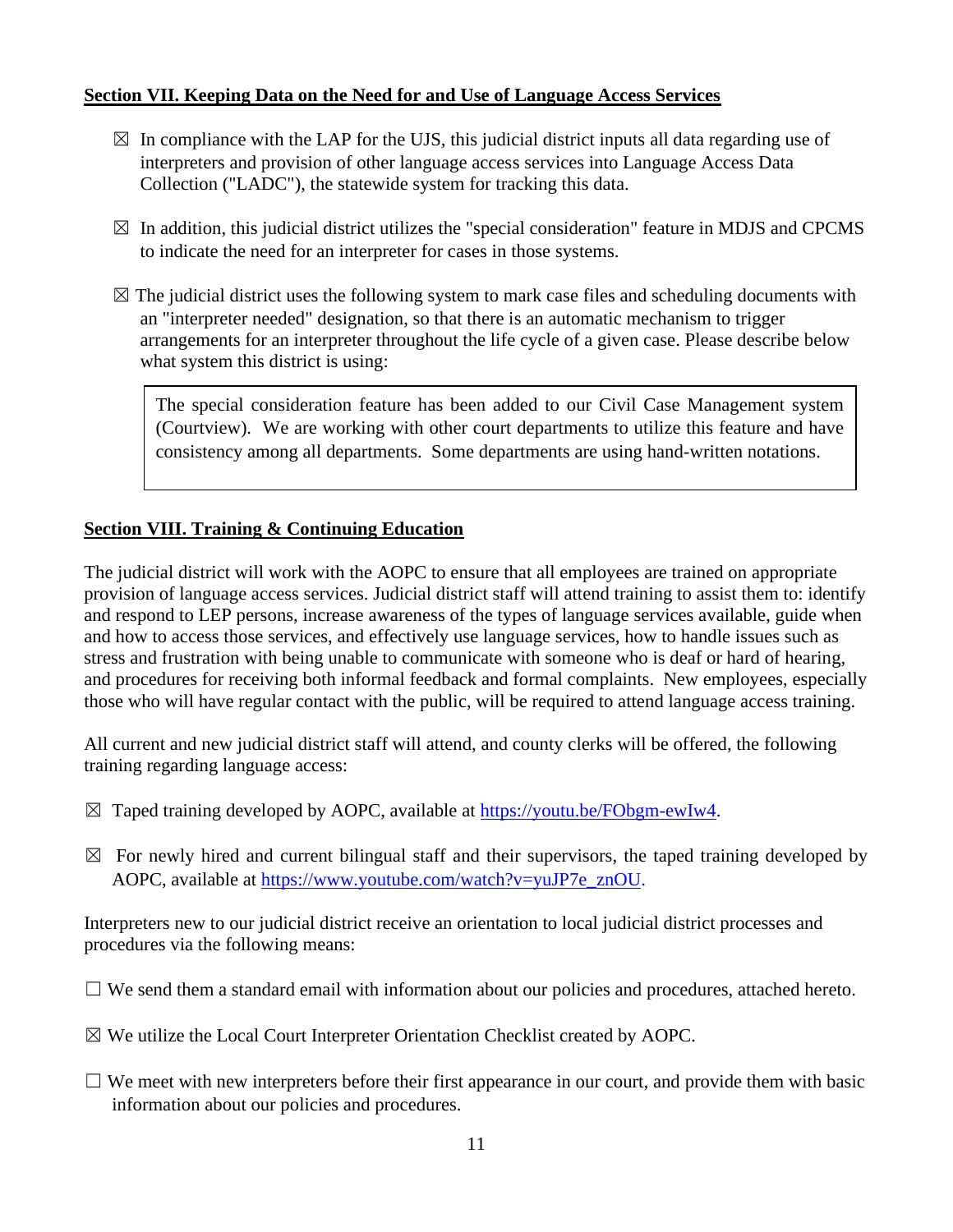$\Box$  We orient interpreters new to our courthouse in the following fashion:

In addition, this judicial district provides the following training on language access:

- $\boxtimes$  Periodic training for new judicial district staff
- $\boxtimes$  Periodic training for employees who have frequent contact with the public
- $\boxtimes$  Language Access Basic Training, online training by New Mexico Administrative Office of Courts, available at [https://www.nmcenterforlanguageaccess.org/lafund/#/.](https://www.nmcenterforlanguageaccess.org/lafund/)
- $\Box$  Other [please describe]:

### **IX. Outreach to Court Users and Communities**

- $\boxtimes$  The judicial district consulted with the following community members in creating this LAP:
	- ☒ District Court Administrator
	- $\boxtimes$  Department Staff
	- ☒ Other Court Departments

Upon AOPC approval of the LAP:

- $\boxtimes$  The judicial district will post its LAP on its public website and/or public notification area within the courthouse and will make copies of the LAP available upon request.
- $\boxtimes$  In addition, copies of the plan have been provided to all identifiable stakeholders in the LEP and deaf/hard of hearing communities, including but not limited to: the District Attorneys' Office, the Public Defenders' Office, the local legal aid office, local domestic violence or sexual assault programs, and any local agency that serves limited English proficient or deaf or hard of hearing individuals.

### **Section X. Monitoring and Evaluation of Language Access Plan: Complaint/Feedback Procedure**

- $\boxtimes$  The judicial district will review this LAP annually to assess whether it needs to be updated. The LAP will remain in effect unless modified or updated.
- $\boxtimes$  The judicial district's review shall include the following areas which may indicate a need to update the LAP: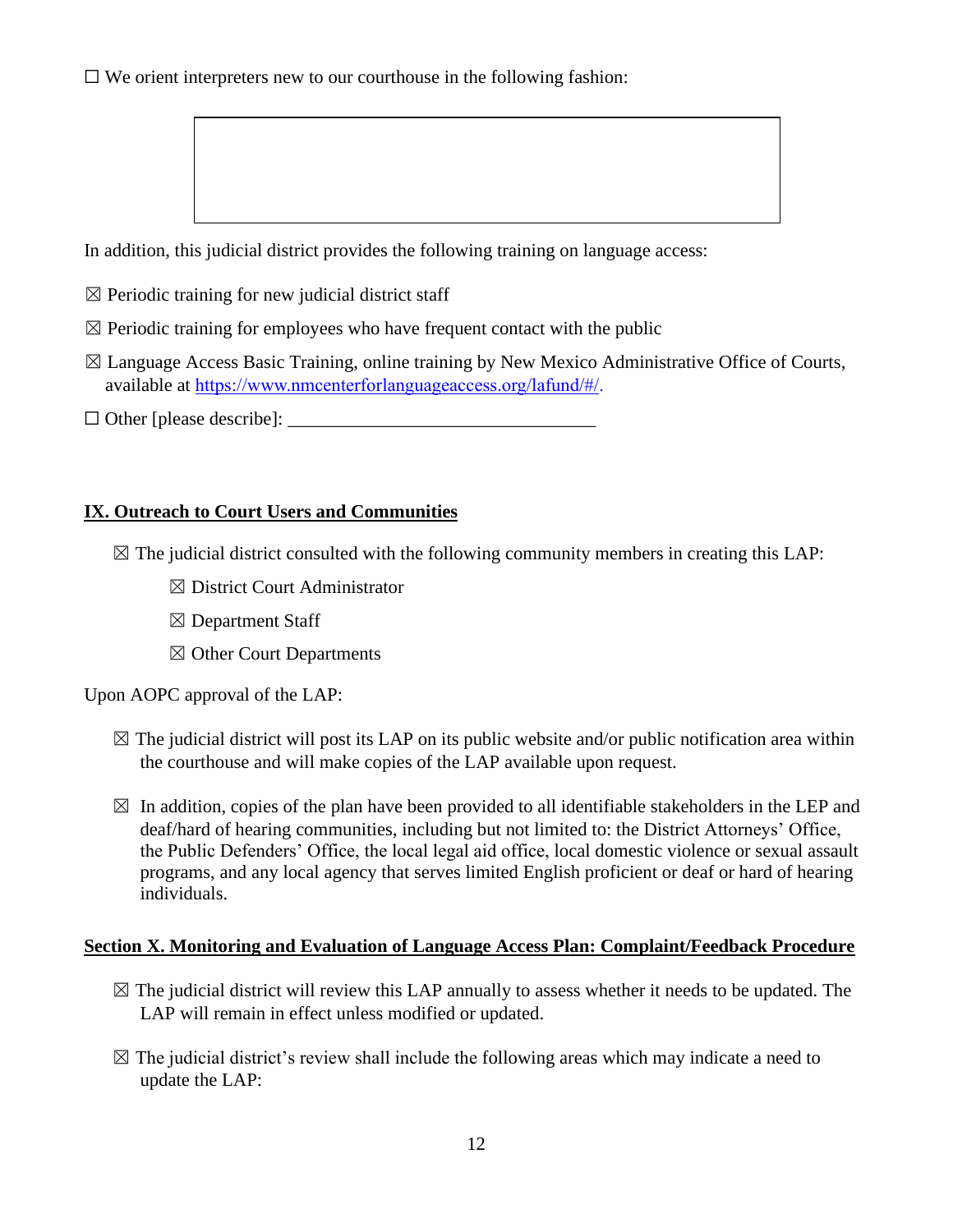- Increase in number of LEP and/or deaf or hard of hearing persons requesting court interpreters or language assistance
- Funding provided or available for languages services
- Current language needs to determine if additional services or translated materials should be provided
- Feedback from LEP and deaf or hard of hearing communities and stakeholders within the judicial district
- Court staff (turnover, new hires, etc.)
- Feedback from trainings provided by the judicial district or AOPC
- Viability of identified language services and resources
- Problem areas such as improper denial, delay, or poor quality language assistance and corrective action strategies
- Updated census data
- $\boxtimes$  The language access coordinator for this judicial district ensures this plan is followed, advises the court on potential updates to this plan, and coordinates provision of language access services for the judicial district as they arise.
- $\boxtimes$  The language access coordinator for this judicial district can be reached at [languagecoordinator@chesco.org.](mailto:languagecoordinator@chesco.org)
- $\boxtimes$  The judicial district will notify the AOPC of any changes to the language access coordinator's contact information, or if a new language access coordinator is named.
- $\boxtimes$  Any revisions to the language access plan will be communicated to all court personnel, and an updated version of the plan will be posted on the court's website and in a public notification area in the courthouse, as well as distributed to all relevant stakeholders.

Anyone has the right to file a complaint against this judicial district when he or she believes that the judicial district did not provide the necessary language access services.

 $\boxtimes$  The Language Access Coordinator shall take reasonable steps to inform court users about the availability of the UJS [language access complaint form.](https://wwwsecure.pacourts.us/assets/files/setting-6453/file-7497.pdf?cb=a60c80)

The Language Access Coordinator for this judicial district:

- $\boxtimes$  Utilizes the UJS language access [complaint form](http://www.pacourts.us/assets/files/setting-6453/file-7497.pdf?cb=a60c80)
- $\boxtimes$  Has posted the complaint form on the judicial district website with this language access plan, and made hard copies of the complaint form readily available in court offices

All complaints regarding this LAP should be forwarded to the language access coordinator for this judicial district.

 $\boxtimes$  The Language Access Coordinator or his/her designee will investigate any complaints that allege noncompliance with this LAP.